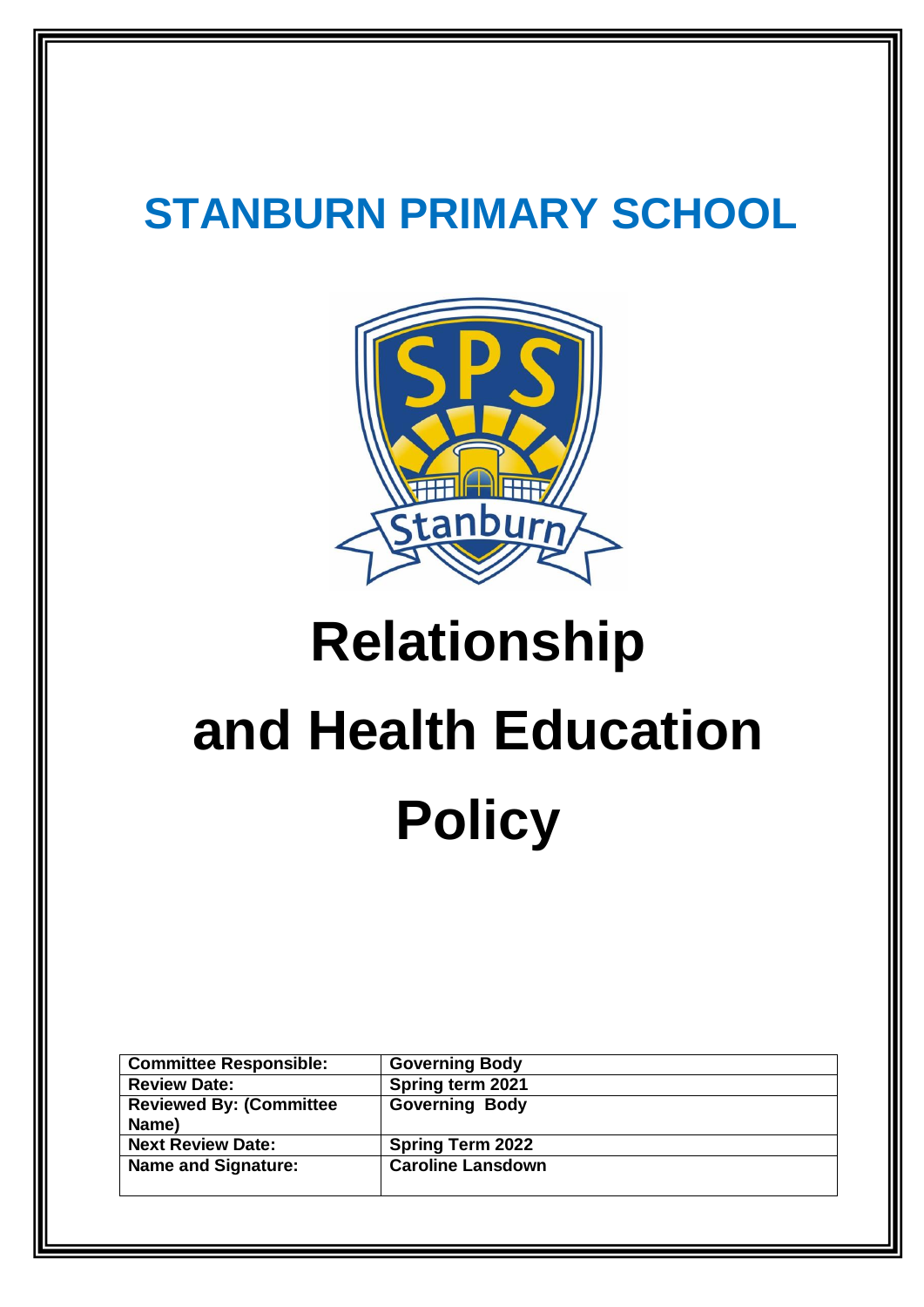#### **INTRODUCTION**

 *Article 28 (right to education)* 

*Every child has the right to an education. Primary education must be free and different forms of secondary education must be available to every child. Discipline in schools must respect children's dignity and their rights. Richer countries must help poorer countries achieve this.*



 *Article 14 (freedom of thought, belief and religion)* 

*Every child has the right to think and believe what they choose and also to practise their religion, as long as they are not stopping other people from enjoying their rights. Governments must respect the rights and responsibilities of parents to guide their child as they grow up.*

The teaching of Relationship and Health education (RHE) is part of our curriculum and it is tailored to meet the needs of our pupils at each stage in their development and maturity, focusing on relationships. RHE covers a variety of topics, with particular emphasis on relationships, privacy, consent, rights & responsibilities, communication skills and scientific knowledge of the human body. RHE includes supporting young people in developing self-confidence in preparing for physical and emotional changes into adulthood – body health and management. We believe that the teaching of RHE will be shared with parents before the summer term. It promotes an understanding of the range of family types and other people who contribute to providing children with the care, love and support children need to grow and develop.

The Jigsaw RHE scheme relates to PSHE curriculum. It is about understanding the importance of family life, stable and loving relationships, respect, love and care and promoting the value of tolerance. We do not use RHE as a means of promoting any form of sexual orientation. Children will learn about Stanburn values and British values through all aspects of life and adapted to our school curriculum.

Staff and parents or carers are informed clearly about the statutory requirements regarding RHE and pupils receive their educational entitlement. Through implementation of this policy, the school will meet specific aspects of the legal and statutory requirements.

Children are entitled to receive RHE at Stanburn Primary School and this is an opportunity to experience a programme of RHE at a level which is appropriate for their age and physical development with differentiated provision if required.

This policy should be read in conjunction with the policies for:

- 1. Teaching and Learning
- 2. Personal, Social, Health and Economic Education (PSHE, Jigsaw Scheme)
- 3. Equalities
- 4. Science
- 5. Safeguarding
- 6. Inclusion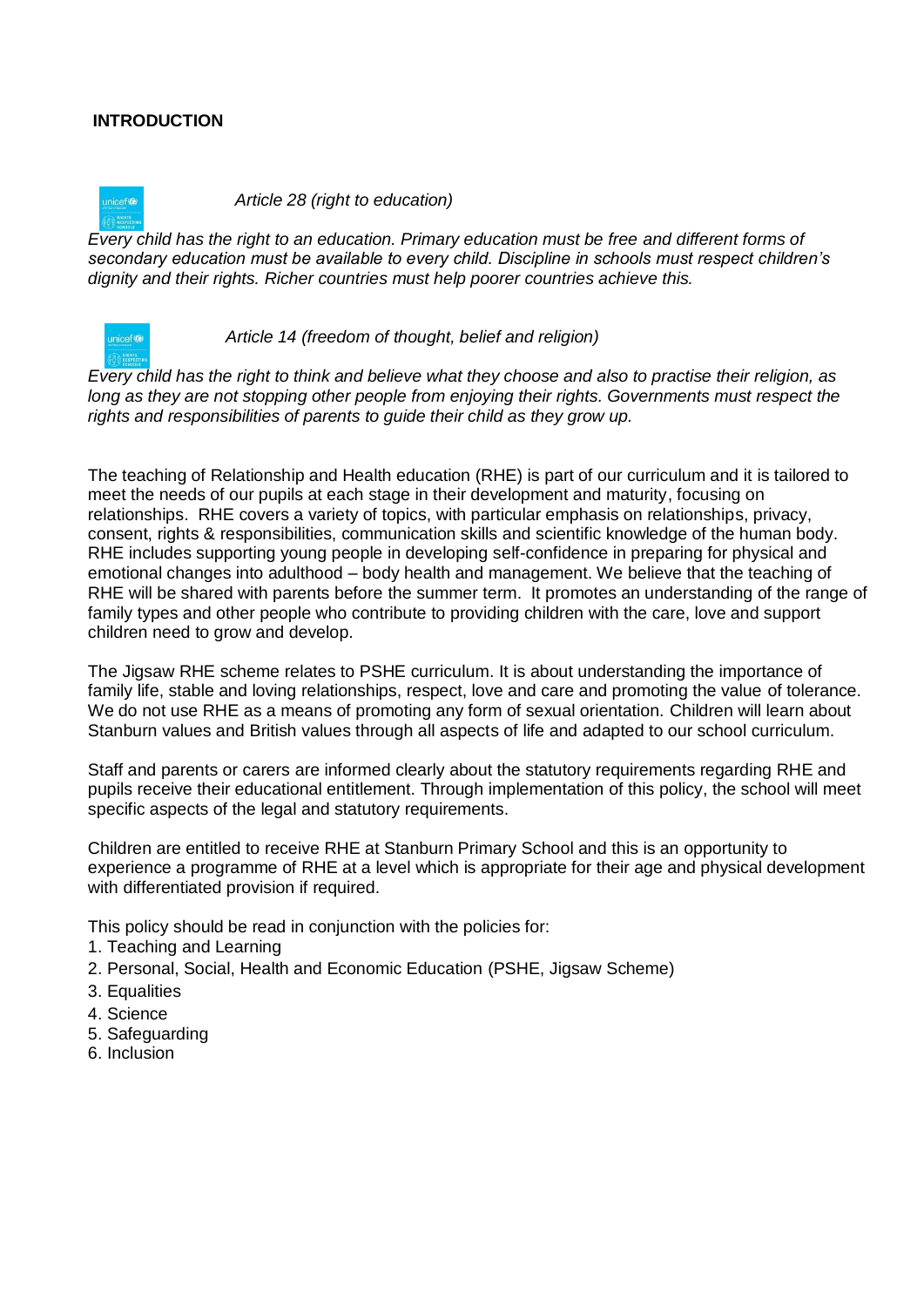#### **AIMS**

As part of our mental health and wellbeing vision in Stanburn Primary School, we believe in empowering our pupils to develop 'lively and enquiring minds with which to acquire the knowledge and skills they will need throughout their lives'. We are therefore committed to ensuring that pupils are taught about the world that we live in today and leave Stanburn Primary School with an excellent understanding of our ever evolving society. As part of the curriculum, schools are expected to teach pupils about relationships and health education as it is now a statutory requirement. We believe in promoting positive and healthy relationships and helping our future generation to grow a happy and healthy mindset.

The aims of RHE at our school are to:

1. Provide a framework in which sensitive discussions can take place, using the Jigsaw Scheme

2. Prepare pupils for puberty, and give them an understanding of their development and the importance of health and hygiene

3. Help pupils develop feelings of self-respect, confidence and empathy

4. Create a positive culture around issues of health and relationships

5. Teach pupils the correct vocabulary to describe themselves and their bodies (as per the Jigsaw Programme)

#### **STATUTORY REQUIREMENTS**



 *Article 29 (goals of education)* 

*Education must develop every child's personality, talents and abilities to the full. It must encourage the child's respect for human rights, as well as respect for their parents, their own and other cultures, and the environment.*

As a maintained primary school, we must provide relationships education to all pupils as per section 34 of the Children and Social work act 2017.

We are not required to provide sex education, though we do need to teach the elements of sex education contained in the science curriculum.

In teaching RHE, we must have regard to guidance issued by the Secretary of State as outlined in section 403 of the Education Act 1996.

At Stanburn Primary School we teach RHE as set out in this policy.

#### **DEFINITION**



 *Article 13 (freedom of expression)*

*Every child must be free to express their thoughts and opinions and to access all kinds of information, as long as it is within the law*

RHE is about the emotional, social and cultural development of pupils, and involves learning about relationships, healthy lifestyles, diversity and personal identity. RHE involves a combination of sharing information, and exploring issues and values. RHE is not about the promotion of sexual activity.

#### *Article 30 (children from minority or indigenous groups)*

*Every child has the right to learn and use the language, customs and religion of their family, whether or not these are shared by the majority of the people in the country where they live.*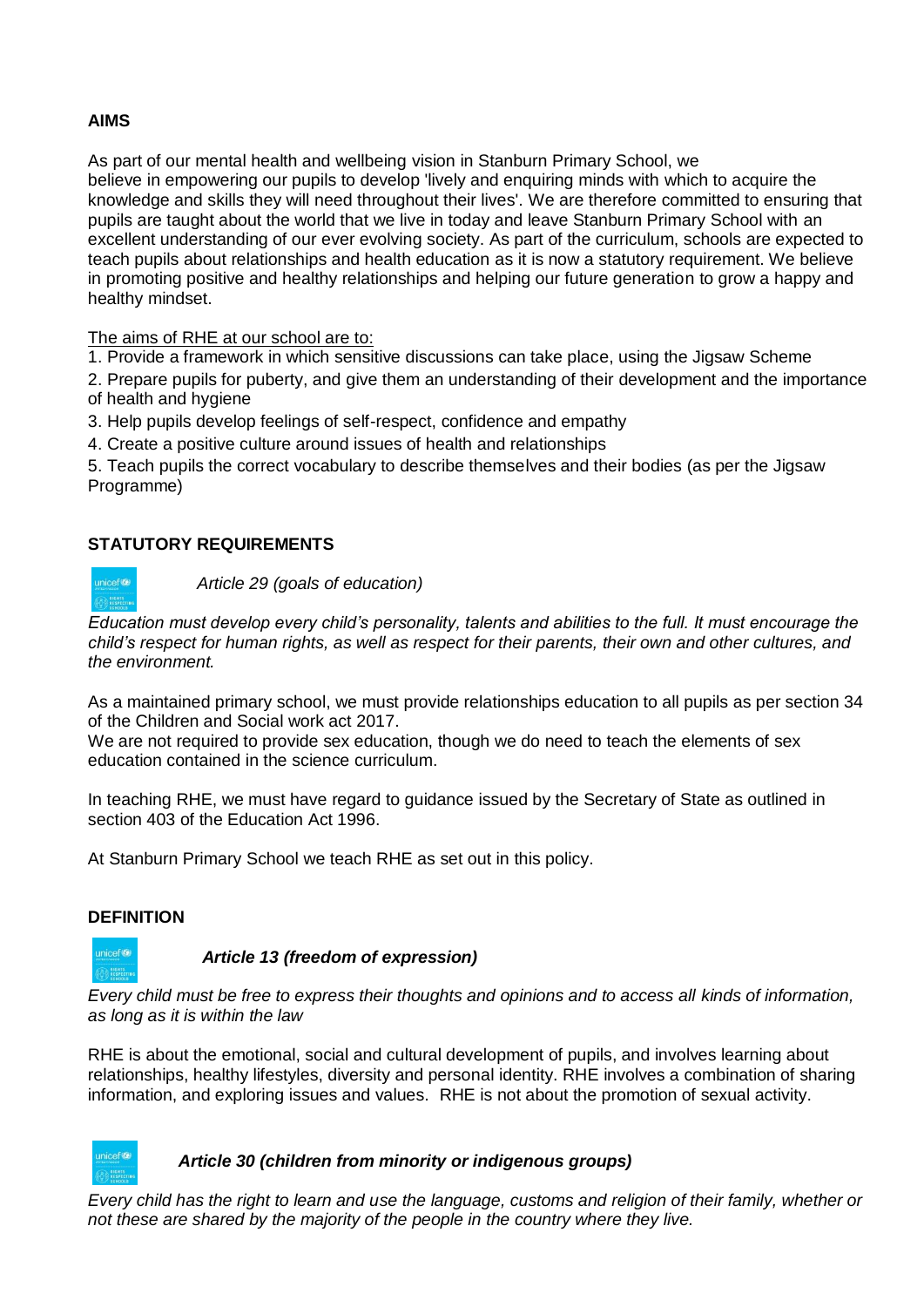#### **CURRICULUM**

At Stanburn Primary School, we base our RHE lessons on Jigsaw, a Personal, Social, Health, Economic (PSHE) Association Quality Assured scheme of work and adapt them to suit our school community. An overview is set out in Appendix 1 but we may need to adapt it as and when necessary.

The curriculum has been developed in consultation with parents, pupils and staff, taking into account the age, needs and feelings of pupils. If pupils ask questions outside the scope of this policy, teachers will respond in an appropriate and sensitive manner.

Primary RHE Education will focus on:

- 1. The fundamental building blocks and characteristics of positive relationships
- 2. Preparing boys and girls for the changes that adolescence brings.
- 3. Describing the life processes of reproduction in some plants and animals.

For more information about our curriculum, see our curriculum overviews in Appendices 1 and 2

#### **DELIVERY OF RHE**

RHE is taught within the Personal, Social, Health and Economic (PSHE) education curriculum using Jigsaw and our own resources /materials. Biological aspects of RHE are taught within the Science curriculum, and other aspects are included in PSHE lessons across the curriculum where is appropriate. The Personal Social Health and Education (PSHE) curriculum includes issues of disability, difference and valuing diversity. Advice will be sought from relevant external organisations on appropriate resources.

**Being Me In My World** – includes understanding my place in the class, school and global community as well as devising learning charters.

**Celebrating Differences –** includes anti bullying (cyber and homophobic and transphobic bullying) diversity work.

**Dreams and Goals** – includes goal setting, aspirations for yourself and the world working together.

**Healthy Me** – includes drugs and alcohol education, self-esteem and confidence as well as healthy lifestyle choices.

**Relationships** - Includes understanding friendship, family and other relationships, conflict resolution and communication skills. (See Summer 1)

**Changing Me -** This unit includes reproduction, relationships and health education in the context of coping positively with change. (Includes age-appropriate reproduction education)

- 1. Families and people who care for me
- 2 .Caring friendships
- 3. NSPCC PANTS/My Body My Rules Learning.

#### **INCLUSION**

For pupils with special educational needs on EHC plans, the delivery of the RHE curriculum will be discussed at their annual review and any adaptations needed will be detailed on their SEND Support Plan, with agreed outcomes and suggested strategies. The teacher and SENCo should agree in consultation with parents and pupils the interactions, support and any adjustments that are needed. The information will be shared with all relevant staff and professionals including appropriate strategies and approaches that are required. Support should be based on meeting the agreed learning outcomes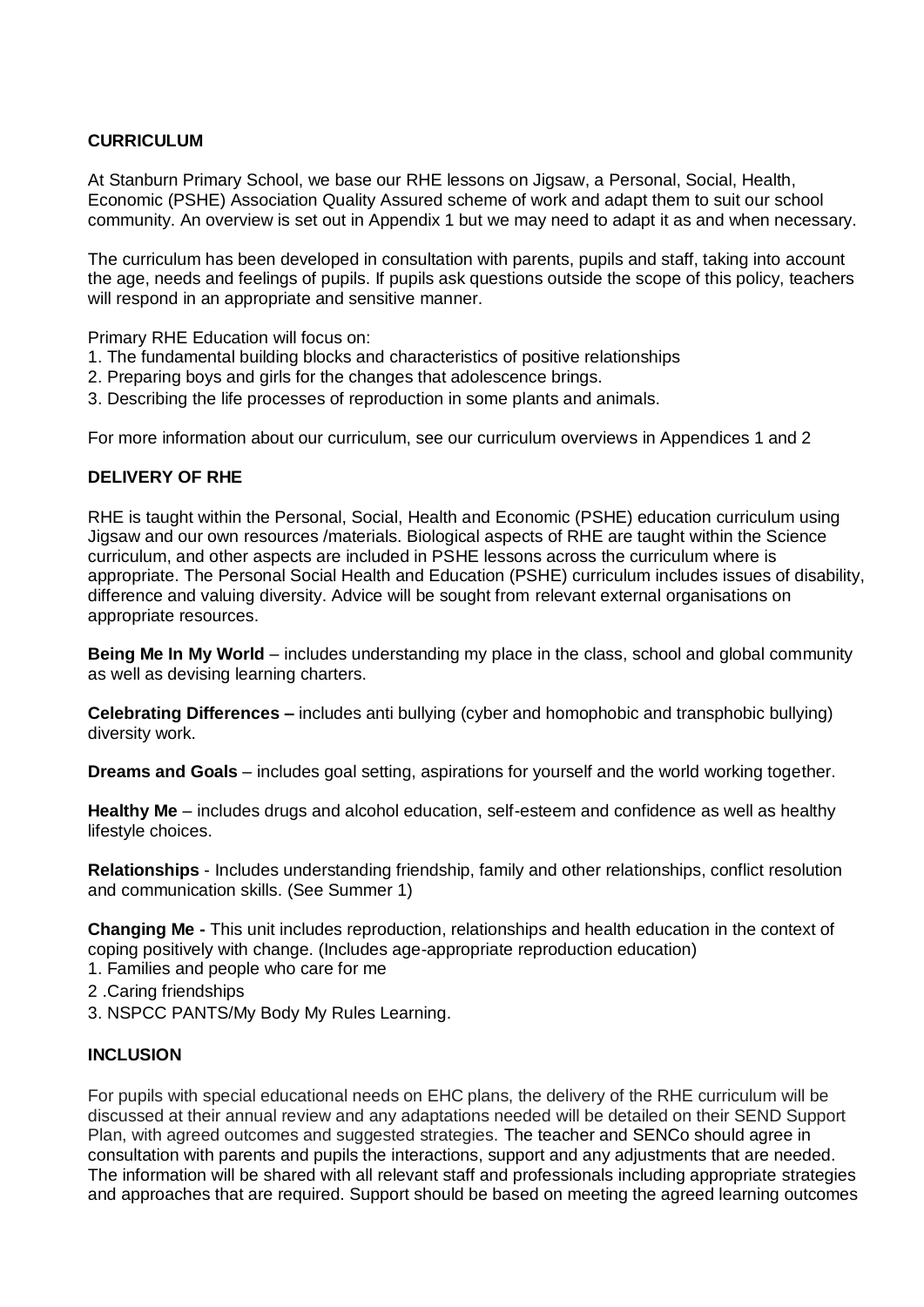and on reliable evidence of effectiveness. The school will aim to work in partnership with parents to provide appropriate support at home and at school.

#### **ROLES AND RESPONSIBILITIES**

**The Governing Body -** will approve the RHE policy, and hold the Headteacher to account for the implementation of this policy.

**The Headteacher** - is responsible for ensuring that RHE is taught consistently across the school and for managing requests to withdraw pupils from non-statutory/non-science components of RHE. The PSHE leader is responsible for ensuring staff are fully prepared monitoring the teaching and learning of this area in the line with the policy.

**Staff -** are responsible for:

- 1 Delivering RHE in a sensitive way.
- 2 Modelling positive attitudes
- 3 Monitoring progress.
- 4 Responding to the needs of individual pupils.

5 Responding appropriately to pupils whose parents wish them to be withdrawn from the nonstatutory/non-science components of RHE.

Staff do not have the right to opt out of teaching RHE. Staff who have concerns about teaching RHE are encouraged to discuss this with subject leader in the first instance and then SLT leader and then SLT Leaders and Headteacher.

**Pupils -** are expected to engage fully in RHE and when discussing issues related to RHE, treat others with respect and sensitivity.

#### **PARENTS' RIGHT TO WITHDRAW**

## *Article 18 (parental responsibilities and state assistance)*

*Both parents share responsibility for bringing up their child and should always consider what is best for the child. Governments must support parents by creating support services for children and giving parents the help they need to raise their children.*

1. Parents do not have the right to withdraw their children from relationships education.

2. Parents have the right to withdraw their children from the non-science components of reproduction education within RHE.

3. Requests for withdrawal should be put in writing using the form found in Appendix 2 of this policy and addressed to the Headteacher.

4. Alternative work will be given to pupils who are withdrawn from certain aspects by the parents/carers, with the parents/carers ensuring that the content covered by their peers is done so at home appropriately.

#### **TRAINING**

Staff are trained on the delivery of RHE as part of their induction and it is included in our continuing professional development programme. The subject leader will also invite visitors from outside the school, such as school nurses or other health professionals, to provide support and training to staff teaching RHE.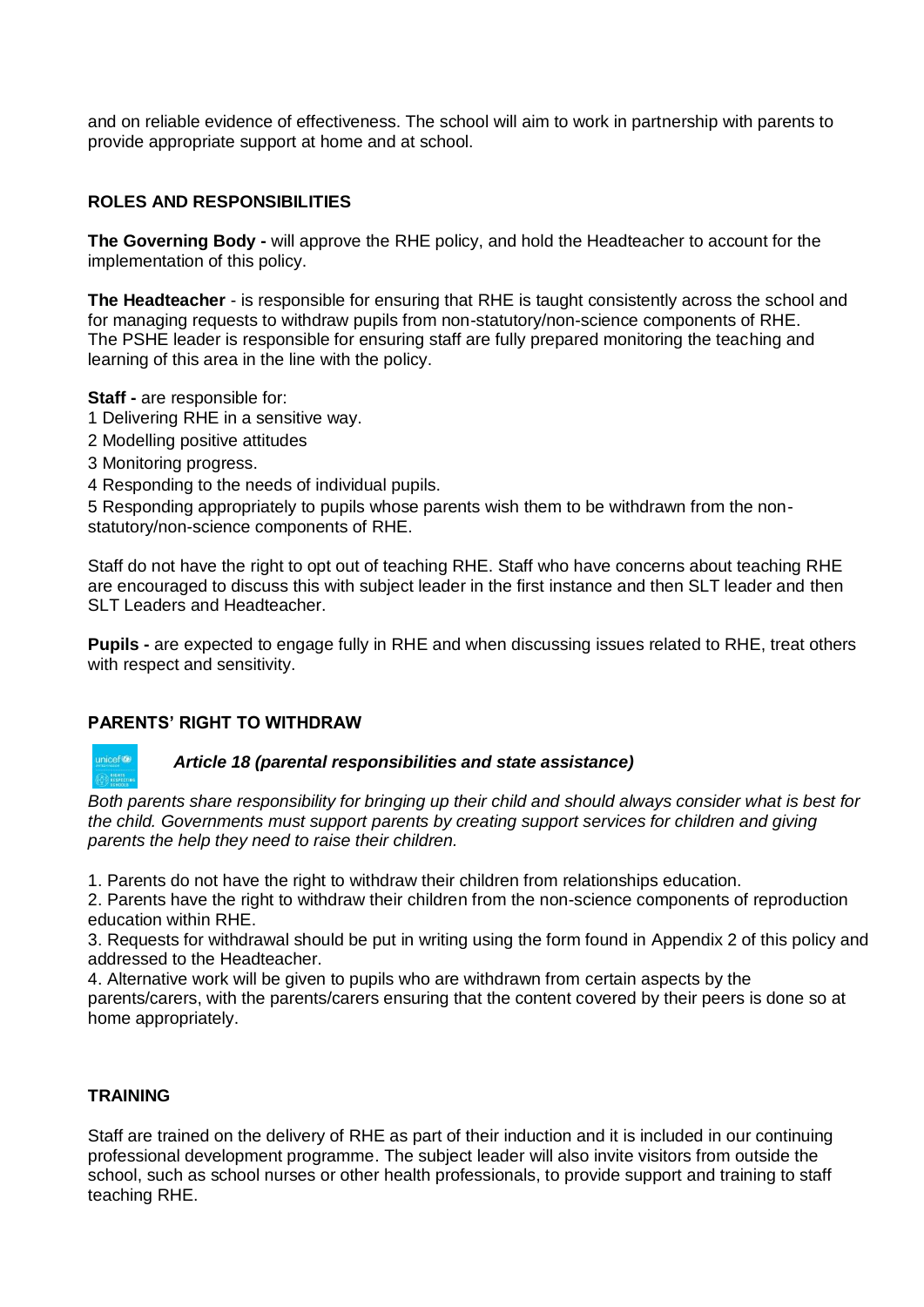#### **MONITORING ARRANGEMENTS**

The delivery of RHE lessons is monitored by the linked Assistant Head Teacher for each phase and overseen by the curriculum leader.

- 1. Planning scrutiny.
- 2. Book looks
- 3. Learning walks
- 4. Discussion with the children

Pupils' development in RHE is monitored by class teachers as part of our internal assessment systems. This policy will be reviewed by the PSHE leader and Senior Leadership Team annually. At every review, the policy will be approved by the Headteacher and Curriculum Committee.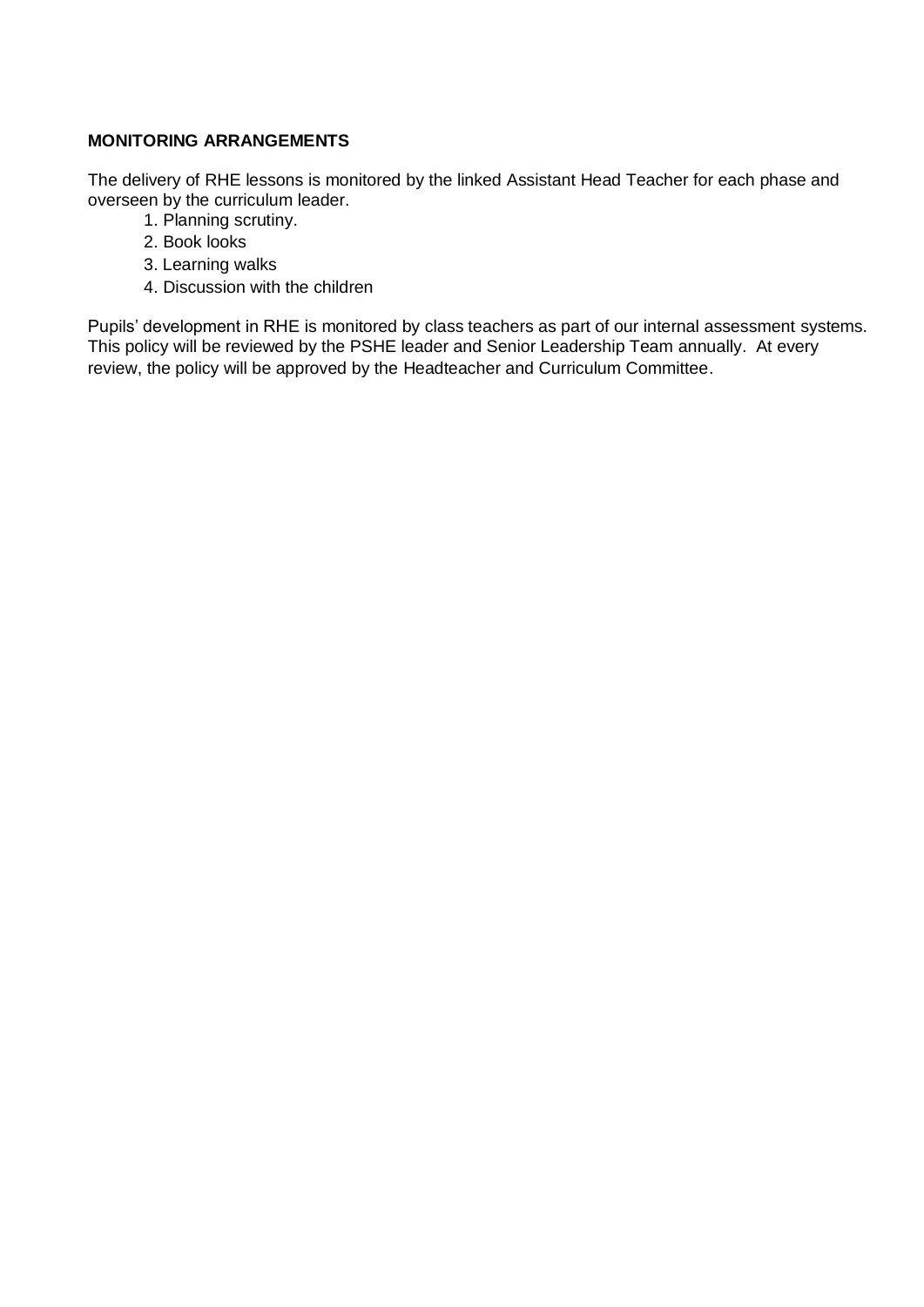**Appendix 1: Curriculum Overview (Jigsaw Scheme from Reception to Year 6 and Science Curriculum in Year 5)** 

| Year              | <b>TERM</b> | <b>TOPIC/THEME DETAILS</b>                                                                                                                                                                                                         | <b>RESOURCES</b>                                                                                   |
|-------------------|-------------|------------------------------------------------------------------------------------------------------------------------------------------------------------------------------------------------------------------------------------|----------------------------------------------------------------------------------------------------|
| Group             |             |                                                                                                                                                                                                                                    |                                                                                                    |
| Reception         | Summer 1    | Family life, Friendships,                                                                                                                                                                                                          | Resources: Lonely child photo,                                                                     |
|                   |             | Breaking friendships, Falling out,<br>Dealing with Bullying, Being a<br>good friend.                                                                                                                                               | Family puzzle or picture, Staff<br>photo on IWB, Angry photos,<br>Mirror, Puppets, calming music,  |
|                   |             |                                                                                                                                                                                                                                    | Song" You got a friend", (Toy Story<br>Song), "True friends" by Miley<br>Cyrus                     |
|                   |             |                                                                                                                                                                                                                                    | Parents to provide photo of a child<br>and their family prior to the lesson                        |
|                   |             |                                                                                                                                                                                                                                    | Outdoor area: Prams, babies,<br>water tray to bathe the babies.                                    |
|                   |             |                                                                                                                                                                                                                                    | Garden area: provide tools to dig.<br>Generate conversation of things<br>that they may do at home. |
|                   |             |                                                                                                                                                                                                                                    | Books of puppets: Jigsaw Jennie                                                                    |
|                   |             |                                                                                                                                                                                                                                    |                                                                                                    |
|                   |             |                                                                                                                                                                                                                                    |                                                                                                    |
| Year 1            | Summer 1    | I can tell you why I appreciate                                                                                                                                                                                                    | Jigsaw Journal                                                                                     |
|                   |             | someone who is special to me<br>and express how I feel about                                                                                                                                                                       | Jigsaw Chime                                                                                       |
|                   |             | them                                                                                                                                                                                                                               | Family cards and game                                                                              |
|                   |             | Belonging to a family                                                                                                                                                                                                              | Books: Todd Parr: The family book                                                                  |
|                   |             | Making friends, being a good<br>friend, physical contact<br>preferences, People who help<br>us, Qualities as a friend and<br>person, Self - acknowledgment,<br>Being a good friend to myself,<br>Celebrating special relationships | Book: "The rights of the child in<br>words and pictures" UNICEF                                    |
| Year <sub>2</sub> | Summer 1    | I can identify some of the things<br>that cause conflict between me                                                                                                                                                                | Jigsaw Journal, Families Power<br>Point                                                            |
|                   |             | and my friends                                                                                                                                                                                                                     | Books:"Who is in a family? "by                                                                     |
|                   |             | I can demonstrate how to use<br>the positive problem solving<br>techniques to resolve conflicts<br>with my friends<br>Different types of family                                                                                    | <b>Robert Skutch</b>                                                                               |
|                   |             |                                                                                                                                                                                                                                    | "Don't tell lies, Lucy!" by Phil<br><b>Roxbee Cross</b>                                            |
|                   |             |                                                                                                                                                                                                                                    | Poem: "I Have a secret" by J<br>Thomtom                                                            |
|                   |             | Physical contact boundaries                                                                                                                                                                                                        |                                                                                                    |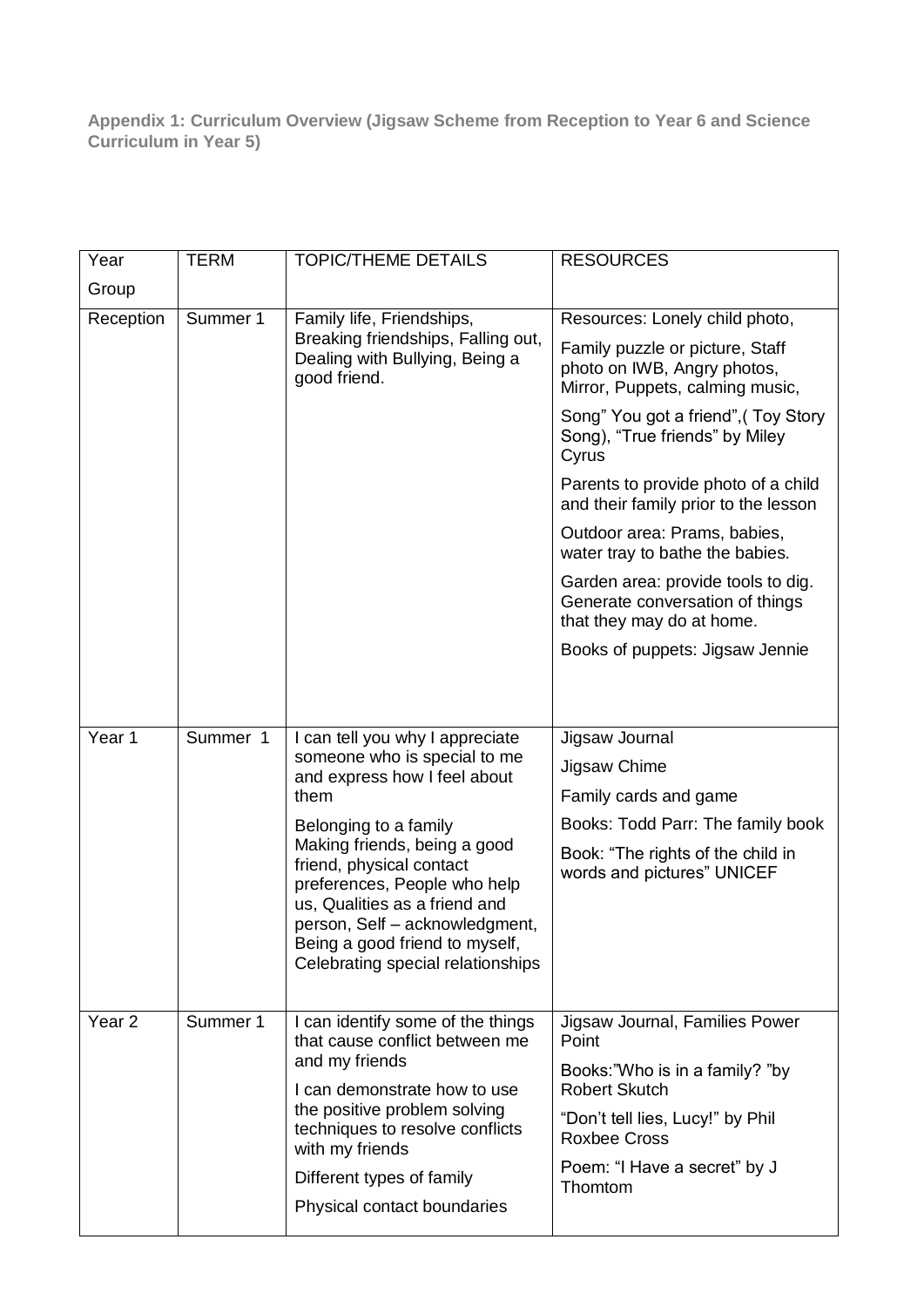|                   |                                               | Friendship and conflict, Secret,<br>Trust and appreciation,<br>Expressing appreciation for<br>special relationship                    |                                                                             |  |
|-------------------|-----------------------------------------------|---------------------------------------------------------------------------------------------------------------------------------------|-----------------------------------------------------------------------------|--|
| Year <sub>3</sub> | Summer 1<br>Family roles and responsibilities |                                                                                                                                       | Jigsaw Journal, Male and female<br>cards, both cards,                       |  |
|                   |                                               |                                                                                                                                       | Power Point: "Solve it together                                             |  |
|                   |                                               | Friendship and negotiation                                                                                                            | technique".                                                                 |  |
|                   |                                               | Keeping safe online and who to<br>go to for help                                                                                      | Power Point:" Children around the<br>world" Oxfam World                     |  |
|                   |                                               | Being a global citizen I can<br>explain how some o the actions<br>and work of people around the<br>people help and influence my life  | <b>Power Point slide: "Articles</b><br>UNCRC"<br>Friendship cards, conflict |  |
|                   |                                               | I show awareness of how this<br>could affect my choices                                                                               | scenarios,<br>Danger in Home posters (kitchen                               |  |
|                   |                                               | Awareness of how other children<br>have different lives                                                                               | and bathroom)                                                               |  |
|                   |                                               | Expressing appreciation for<br>family and friends                                                                                     |                                                                             |  |
| Year <sub>4</sub> | Summer 1                                      | Relationship web                                                                                                                      | Jigsaw Chime                                                                |  |
|                   |                                               | I can identify the web of<br>relationships that I am part of<br>starting from those closest to me<br>and including those more distant | Jigsaw "Calm me script"<br>Post it notes                                    |  |
|                   |                                               | Love and loss                                                                                                                         |                                                                             |  |
|                   |                                               | I can identify someone I love<br>and can express why they are<br>special to me                                                        |                                                                             |  |
|                   |                                               | <b>Memories</b>                                                                                                                       |                                                                             |  |
|                   |                                               | I can tell you about someone I<br>love and can express why they<br>are special to me                                                  |                                                                             |  |
|                   |                                               | Are animals special?                                                                                                                  |                                                                             |  |
|                   |                                               | I can explain different points of<br>view on an animal right issue                                                                    |                                                                             |  |
|                   |                                               | Special pets                                                                                                                          |                                                                             |  |
|                   |                                               | I understand how people feel<br>when they love a special pet                                                                          |                                                                             |  |
|                   |                                               | <b>Celebrating My Relationships</b><br>with People and Animals                                                                        |                                                                             |  |
|                   |                                               | I know how to show love and<br>appreciation to people and<br>animals who are special to me                                            |                                                                             |  |
| Year <sub>5</sub> | Summer 1                                      | Self- recognition and self- worth.<br>Building self -esteem, Safer                                                                    | Jigsaw Journal, Human figure<br>paper,                                      |  |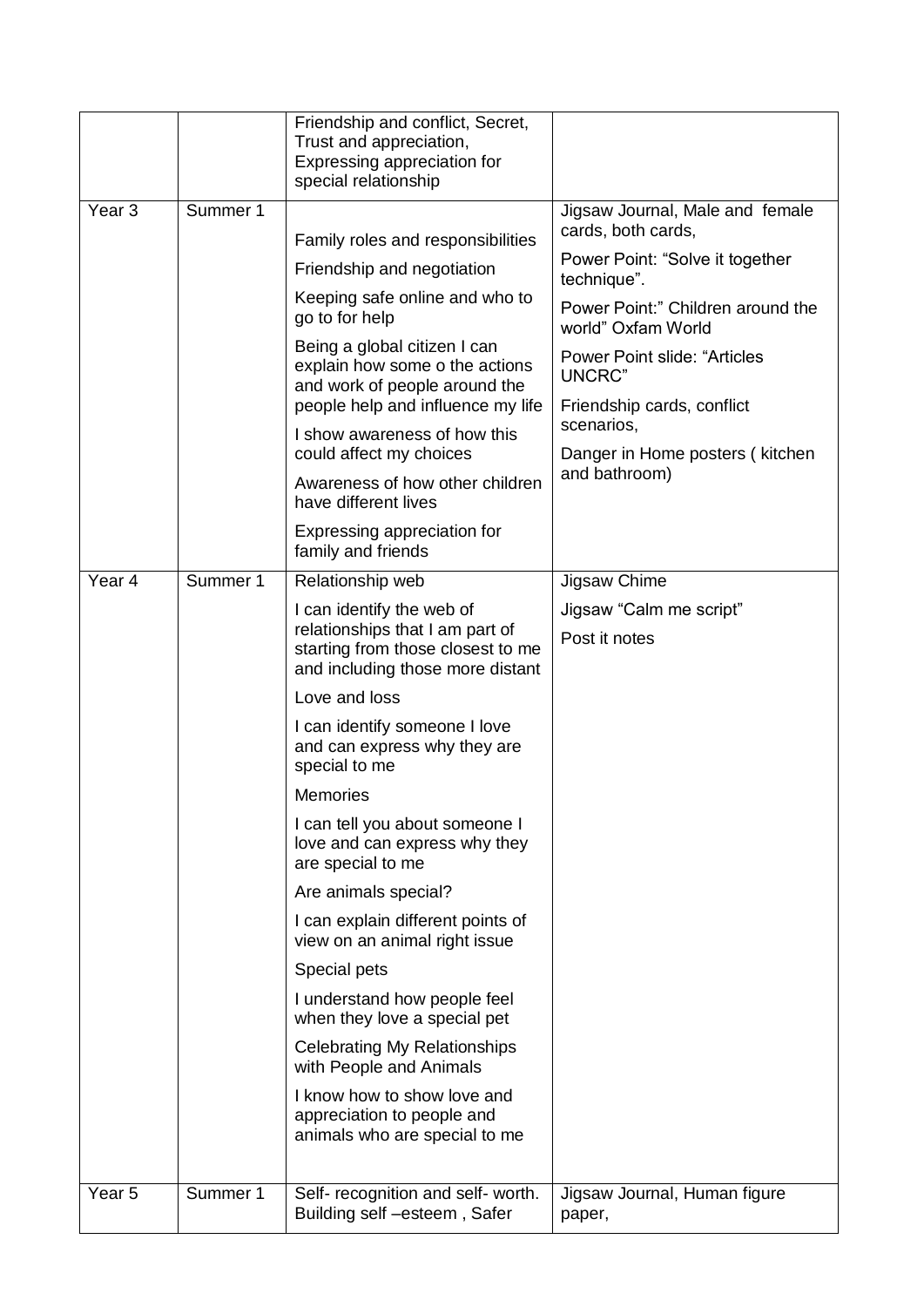|                   |                            | online communities, Rights and<br>responsibilities online, Online<br>gaming and gambling, Reducing<br>screen time                        | Friends scenario cards                                        |
|-------------------|----------------------------|------------------------------------------------------------------------------------------------------------------------------------------|---------------------------------------------------------------|
|                   |                            |                                                                                                                                          | Make friends/ Break friends<br>scenario cards                 |
|                   | Dangers of online grooming | Power Point: Boyfriend, girlfriend<br>couples.                                                                                           |                                                               |
|                   |                            | <b>SMAART</b> internet safety rules                                                                                                      | Diamond 9 cards" You might go out<br>with someone because"    |
|                   |                            |                                                                                                                                          | <b>Personal Record Sheet</b>                                  |
|                   |                            |                                                                                                                                          | , Mending friendships poster, Solve<br>it together technique, |
|                   |                            |                                                                                                                                          | You Tube Clip: CEOP                                           |
|                   |                            |                                                                                                                                          | "Be Smart on the Internet"                                    |
| Year <sub>6</sub> | Summer 1                   | My relationship web                                                                                                                      | Jigsaw Chime,                                                 |
|                   |                            | I can identify the most significant<br>people to be in my life                                                                           | Calm me script                                                |
|                   |                            |                                                                                                                                          | Michael Rosen: "The sad book"                                 |
|                   |                            | Love and Loss                                                                                                                            | Power point -stages of grief, cards                           |
|                   |                            | I know some of the feelings we<br>can have when someone dies or<br>leaves                                                                | Jigsaw journals                                               |
|                   |                            | I understand that there are<br>different stages of grief and that<br>there are different types of loss<br>that cause people to grieve    |                                                               |
|                   |                            |                                                                                                                                          | Cyberbullying film;                                           |
|                   |                            |                                                                                                                                          | "Let's fight it together"                                     |
|                   |                            | Being safe with Technology                                                                                                               | <b>BE SMART internet poster</b>                               |
|                   |                            | I understand how technology<br>can be used to try to gain power<br>or control and I can be used to<br>try to gain power or control and I | Keeping myself safe online quiz                               |
|                   |                            |                                                                                                                                          | Coping with Loss scenario: Cards                              |
|                   |                            |                                                                                                                                          | Power Point: Stages of grief,                                 |
|                   |                            | can used strategies to prevent                                                                                                           | Loss or change cards                                          |
|                   |                            | this from happening                                                                                                                      | Chatroom abbreviations                                        |
|                   |                            |                                                                                                                                          | Online quiz                                                   |